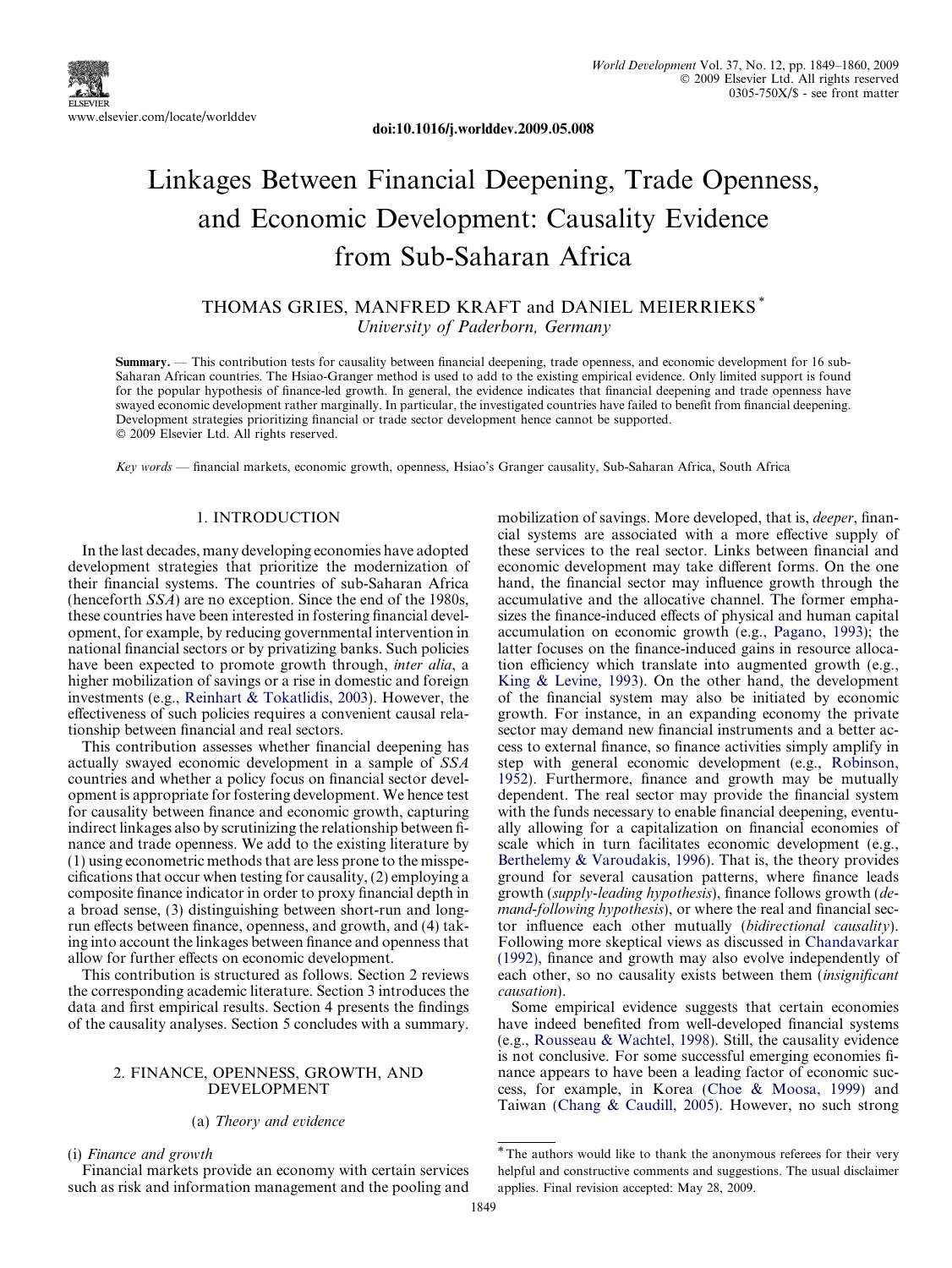connection is identifiable in mature OECD countries (e.g., [Shan, Morris, & Sun, 2001](#page--1-0)). For developing economies, some studies find a leading impact of finance on growth (e.g., [Chris](#page--1-0)[topoulos & Tsionas, 2004\)](#page--1-0), while others find the financegrowth relationship to be more complex (e.g., [Demetriades](#page--1-0)  $\&$  Hussein, 1996; Luintel  $\&$  Khan, 1999). In general, the empirical findings strongly indicate that there is a country-specific dimension to finance-growth dynamics that accounts for frequently ambiguous results across countries. <sup>1</sup>

#### (ii) Finance and trade openness

Possible linkages between finance and trade openness open up further channels through which financial and real sectors may interact. On the one hand, mature financial markets may constitute a comparative advantage for industrial sectors that rely heavily on external financing (e.g., [Beck,](#page--1-0) [2003\)](#page--1-0). Thus, economies with developed financial systems are expected to feature industrial and trade structures that are linked to finance-dependent sectors of the economy. On the other hand, increased trade openness may trigger demand for new financial products. Trade carries risks linked to external shocks and foreign competition. Therefore, an increase in trade openness may lead to a supply of more sophisticated financial instruments; in such an environment, financial institutions are expected to evolve so as to provide more adequate insurance and risk diversification [\(Svaleryd &](#page--1-0) [Vlachos, 2002\)](#page--1-0). Furthermore, domestic interest groups may have a natural interest in obstructing financial development to prevent competitors from entering the market; as international competition increases, such groups may shift their interests toward positive financial sector development, creating another link between the trade and financial sector ([Ra](#page--1-0)[jan & Zingales, 2003](#page--1-0)).

The empirical findings confirm the existence of a financeopenness nexus, although the subject has not been studied exhaustively. For instance, [Beck \(2003\)](#page--1-0) shows that countries with more developed financial systems exhibit higher trade shares in industries that depend on external finance, concluding that finance is an important determinant of trade structures. Similarly, [Svaleryd and Vlachos \(2005\)](#page--1-0) find that financial sectors significantly determine industrial specialization across OECD countries. Considering the effects of trade on finance, [Baltagi, Demetriades, and Law \(2009\)](#page--1-0) also find that trade openness is an important determinant of banking sector development.

#### (iii) Finance-openness links and development

Links between finance and openness allow for more complex paths to economic development. On the one hand, if increasing trade openness leads to an increase in financial development, this may promote economic growth where finance is found to enhance growth via the allocative and accumulative channels. On the other hand, if finance induces openness, it may subsequently foster growth where openness is found to be a growth factor. Openness may induce economic growth in several ways, for example, by increasing a country's level of specialization or by positively affecting innovation and technological diffusion. Empirical evidence suggests that trade openness may indeed positively affect economic performance (e.g., [Edwards, 1998; Harrison, 1996\)](#page--1-0). <sup>2</sup>

## (b) Finance and development in sub-Saharan Africa

#### (i) Economic development

During the last decades, the economic performance of SSA has been distinctly worse than that of other developing parts of the world. During 1960–80, average annual per capita income growth in the region was 1.3%, compared to 2.5% worldwide. During 1980–2000, SSA countries even experienced a decline in annual growth rates of about  $-0.6\%$  on average, where the world grew at an annual rate of 2.7%.

[Sachs and Warner \(1997\)](#page--1-0) attribute the region's poor economic performance to geographical factors and inappropriate economic policies. In particular, they argue that the lack of international integration is an obstacle to better performance. [Collier and Gunning \(1999\)](#page--1-0) similarly suggest that geographical disadvantages negatively affect economic growth in SSA. They argue that poor economic policies also impair growth, for example, manifesting in a lack of trade openness, poor infrastructure, or the underdevelopment of financial and product markets.

#### (ii) Financial development

Financial systems in SSA can be described as underdeveloped. Financial sectors in SSA suffer from various unfavorable characteristics such as limited financial products and financial innovation, wide interest rate spreads, weak legal systems, and pronounced market fragmentation [\(Ncube, 2007](#page--1-0)). The level of financial depth and efficiency in SSA is rather low, also in comparison to other developing world regions. Financial systems in SSA are strongly bank based, whereas stock markets are generally not well developed. Nevertheless, over the past four decades SSA has seen some financial deepening. For instance, the ratio of private credit to GDP in Burundi increased from 2.5% in 1960 to 23% in 2003. Similarly, the private credit to GDP ratio in South Africa rose from  $46.5\%$  in 1966 to 79.2% in 2004. General overviews on financial development in SSA can be found in [Reinhart and Toka](#page--1-0)[tlidis \(2003\)](#page--1-0) and [Ncube \(2007\)](#page--1-0).

From the above discussion, one would expect a distortionary rather than promoting effect of finance on economic development. Empirical studies on this issue for SSA yield mixed results. Some studies suggest that financial factors have enhanced economic growth in the past, for exapmle, by positively influencing investment (e.g., [Ndikumana, 2000](#page--1-0)). Others indicate that the impact of financial development on growth has been rather negligible (e.g., [Anoruo & Ahmad,](#page--1-0) [2001; Adjasi & Biekpe, 2006\)](#page--1-0). The issue of finance-growth causality is far from settled. While [Ghirmay \(2004\)](#page--1-0) finds strong evidence of a virtuous circle of finance and growth, the results of [Atindehou, Gueyie, and Amenounve \(2005\)](#page--1-0) indicate the opposite, with finance and growth exhibiting only a weak causal relationship. The ambiguity of the empirical literature, especially with respect to finance-growth causality, is an additional motivation for our analysis.

### 3. DATA AND FIRST EMPIRICAL RESULTS

#### (a) General methodology

In the following, we test for causality between finance, openness and growth. As previously discussed, causal links may take different forms. (1) In order to reveal the exact nature of the causality interrelations, we create a composite indicator of financial deepening via a principal component analysis in order to capture financial system developments in a broader sense, while avoiding the problems associated with multicollinearity and over-parameterization. By using this approach, we also avoid the imbalanced representation of certain aspects of financial deepening by using only certain narrow finance indicators. To validate our findings, we also use a more common